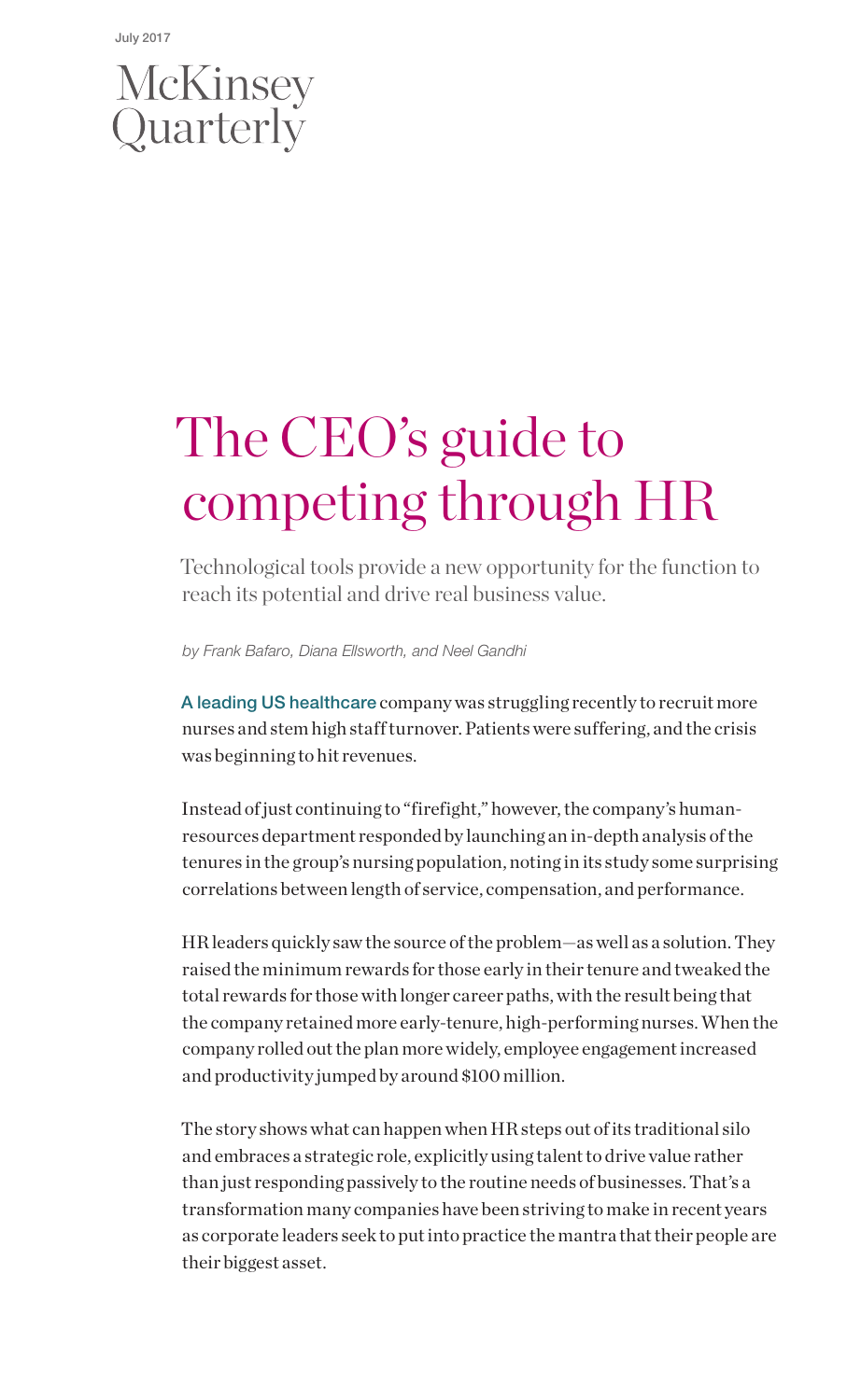Some companies are making progress. The best HR departments are creating centers of excellence (COEs) in strategic areas such as organizational development, talent acquisition, and talent management. They are also providing better support to line managers via strategic HR business partners, and gaining points for pulling up from administrative minutiae to work on the long-term health of the business.

But there is still a long way to go. We hear continued frustration from business and HR leaders alike that the value of the much touted "strategic" approach remains at best unquantified, at worst ill-defined and poorly understood. Too many HR organizations still fail to make a hard and convincing connection between talent decisions and value.

This article sets out an agenda for renewed action. We believe the time is right to accelerate the reinvention of HR as a hard-edged function capable of understanding the drivers of strategy and deploying talent in support of it—most importantly as a result of the availability of new technological tools that unleash the power of data analytics.

To advance the agenda, we believe businesses need to concentrate on four things: rethinking the role of business partner to enable a better understanding of the vital link with strategy, using people analytics to identify the talent actions that will drive the value, fixing HR operations so they are not a distraction from HR's higher mission, and focusing HR resources in more agile ways so as to support these fresh priorities. Companies that take these steps will move toward a next generation of HR that's data driven, not experience driven; systematic, not ad hoc; and consistent, not hit and miss. (For more, see sidebar, "The new HR—at a glance.")

#### RETHINK THE ROLE OF THE BUSINESS PARTNER

The starting point is for HR business partners—those senior HR individuals who counsel managers on talent issues—to stop acting as generalists and show that they really own the critical talent asset. This is a big enough change that it calls for a change in roles: replacing the business-partner role entirely with a new talent value leader (TVL), who would not only help business leaders connect talent decisions to value-creating outcomes but would also be held fully accountable for the performance of the talent.

#### The talent value leader

A TVL should have real authority over hiring and firing, even if actual decision rights remain with managers in the way actual spending decisions are taken by budget owners rather than being dictated by the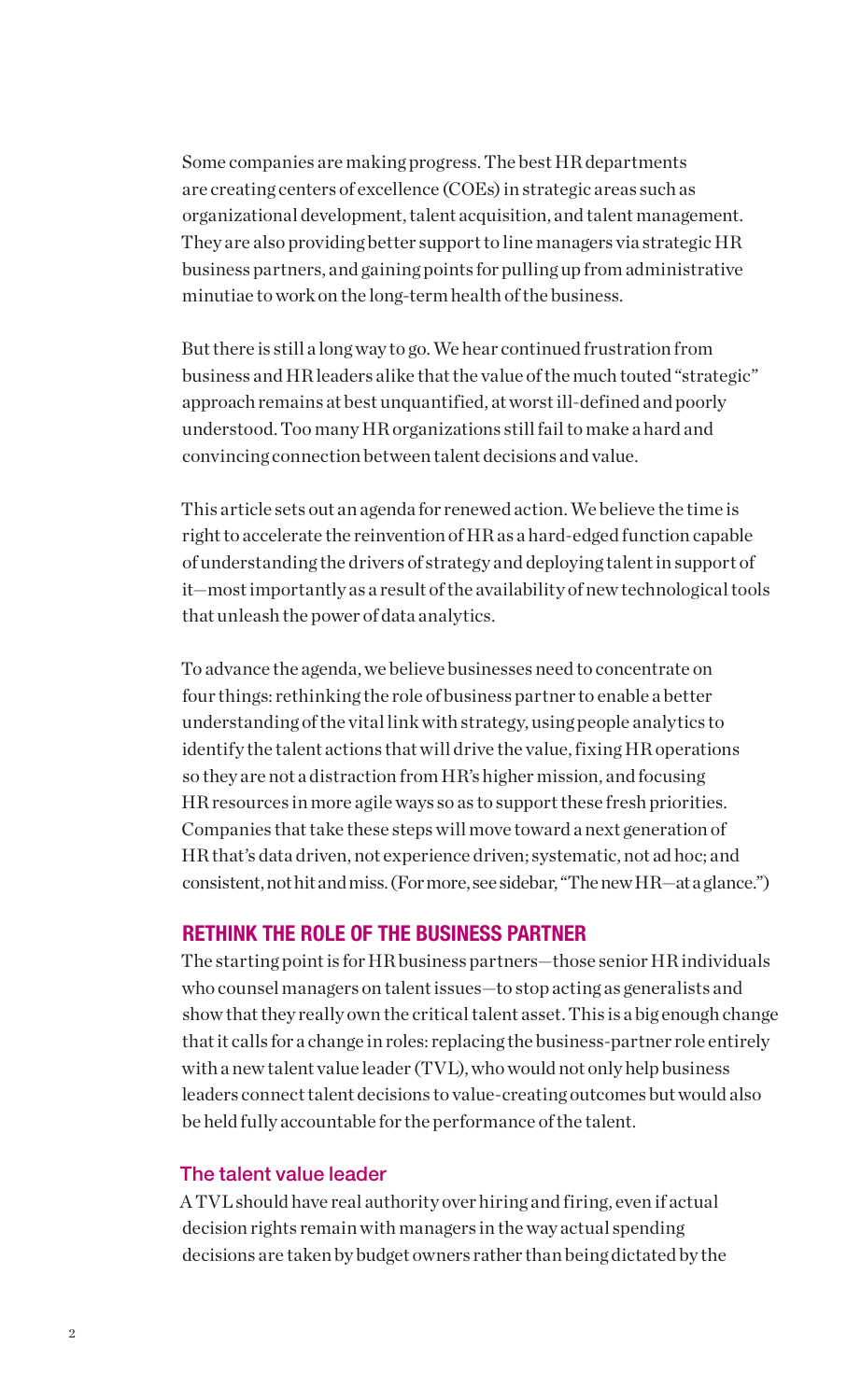finance function. Think of the manager of a European football team who is responsible for allocating resources using acquisition, compensation, evaluation, development, motivation, and other levers to maximize the players' collective performance.

Unlike the typical HR business partner of today, TVLs should be held to account using metrics that capture year-to-year skills development, capability gaps, engagement, and attrition. And to the maximum extent possible, they should be disconnected from the day-to-day concerns of operational HR so as not to get pulled back into dealing with employee issues—that means eliminating the HR liaison role that so many HR business partners play today.

TVLs, however, won't succeed without being able to deliver analytically driven talent insights to business managers systematically. This is a substantial change from today; while many HR business partners are resourceful and smart advisers to managers, few possess a data and analytical mind-set or the appropriate problem-solving tool kit.

### THE NEW HR—AT A GLANCE

#### New roles

Short of rewriting job descriptions and changing roles right away, companies should launch a tailored training program for the best HR business partners—the ones who show the potential to become truly strategic talent value leaders (TVLs). Additionally, launching targeted and rotational career-development opportunities that move HR leaders into business roles, and vice versa, can jumpstart the development of TVLs.

#### People analytics

The first step for companies is to assess data readiness—how personnel data can enable analytics insights that add value to HR. Sustained progress will require a dedicated analytics capability, including roles, capabilities, and data governance.

#### HR operations

Most companies are already standardizing and centralizing key work flows. Nextgeneration automation technologies—robotics, cognitive agents, and natural-language processing, for example—will accelerate efficiency.

#### **Resources**

Making HR more agile requires companies to establish a rigorous strategic-planning process that lays out which initiatives HR will pursue each year to drive value and which ones it will not.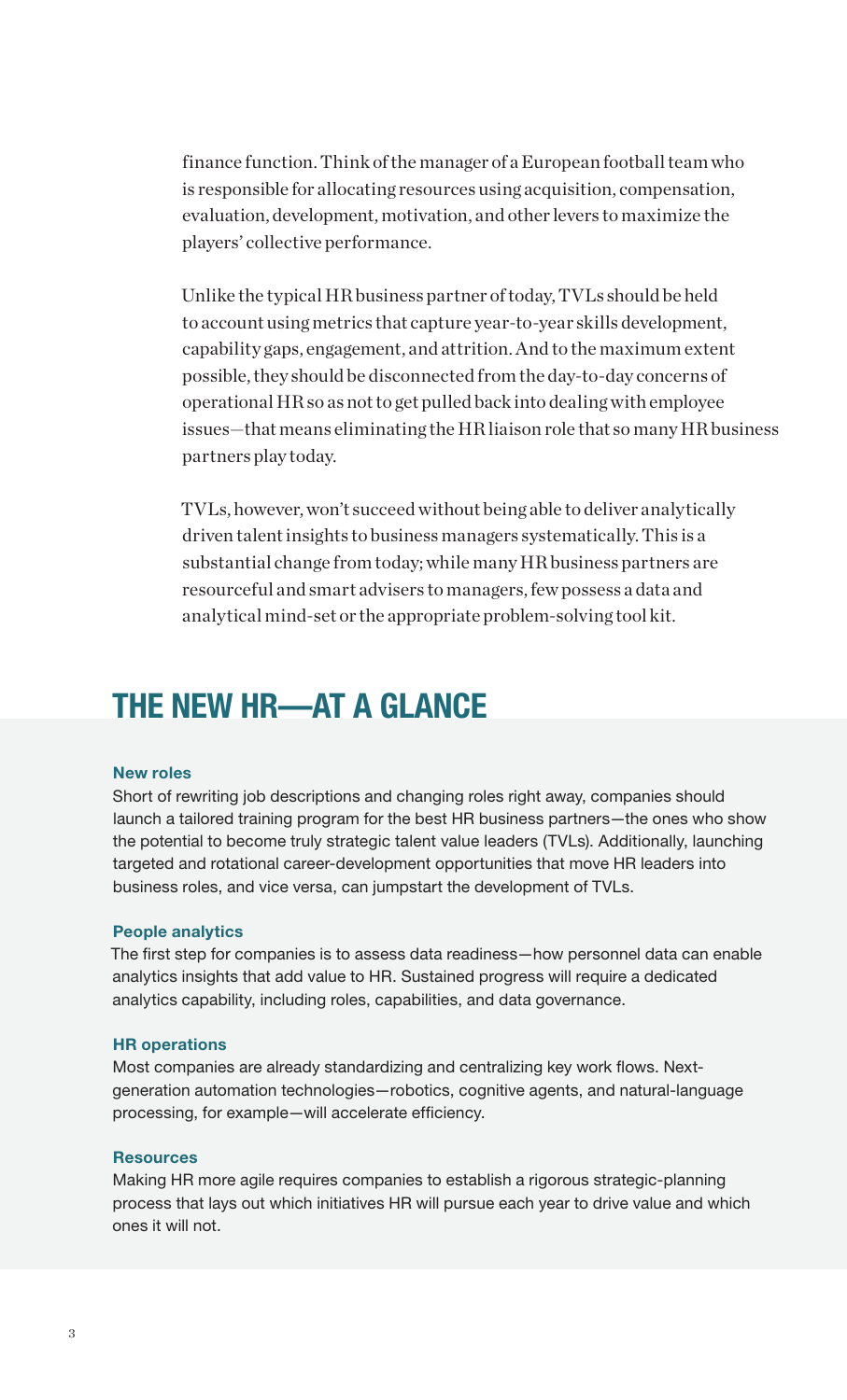When adopted, the expanded HR role we are describing starts to be taken seriously, as some companies are beginning to discover. A leading global materials company, for example, has been moving in this direction, specifying competencies for its HR leaders that now include the ability to "use analytics to diagnose and prescribe talent actions," to "translate talent decisions into profit-and-loss impact," and to "measure talent outcomes and their impact on value while holding managers accountable." The results have been significant. After an adjustment period, internal surveys show managers are substantially more satisfied with the support they receive from HR. Anecdotally, we also hear that more business leaders are scripting a role for their talent advisers during the strategic business-planning processes.

#### Broader leaders for a bigger role

A key challenge, of course, is where to find appropriate candidates to fill these bigger HR shoes. Many business partners, after all, have grown up in traditional HR roles with an operational-service culture. HR departments should therefore start a cohort-based, high-potential program that balances rotations in and out of HR with dedicated time for skill building. Companies can also reward executives from other functions for stints in HR, and potential HR leaders should experience line and other functional-leadership roles—in finance, for example—in order to build better business-strategy capabilities. Eileen Naughton recently stepped in to run people operations at Google from her role as managing director and vice president of sales and operations in the United Kingdom and Ireland. And Pepsico has begun to fill some HR roles with people from engineering, technology, or processoriented backgrounds: leaders at the soft-drink giant say that engaging the business with data is critical to expanding the strategic role of HR.

#### PUT PEOPLE ANALYTICS AT THE CORE

Many organizations have already built extensive analytics capabilities, typically housed in centers of excellence with some combination of datascience, statistical, systems-knowledge, and coding expertise. Such COEs often provide fresh insights into talent performance, but companies still complain that analytics teams are simple reporting groups—and even more often that they fail to turn their results into lasting value. What's missing, as a majority of North American CEOs indicated in a recent poll, $^{\rm l}$  is the ability to embed data analytics into day-to-day HR processes consistently and to use their predictive power to drive better decision making.

<sup>&</sup>lt;sup>1</sup> Based on responses of participants at a McKinsey roundtable of 45 chief human-resources officers in the autumn of 2016.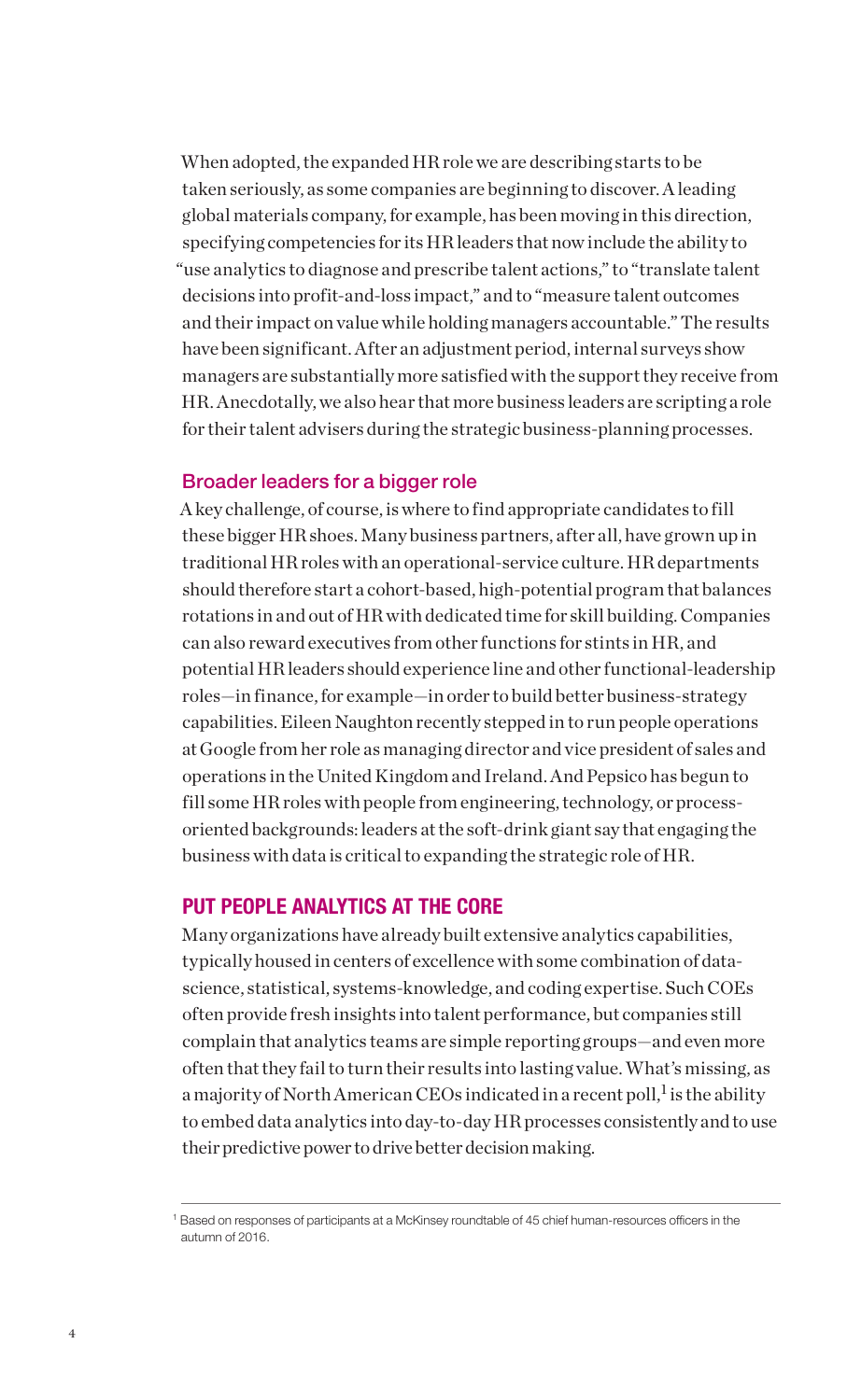In today's typical HR organization, most talent functions either implicitly or explicitly follow a process map; some steps are completed by business partners or generalists, others by HR shared services, and still others by COE specialists. Many of these steps require a recommendation or decision by a human being—for example, the evaluation of an employee's performance or the designation of a successor to a specific role.

Embedded analytics, by contrast, either inform or replace these steps with algorithms that leverage the data to drive fact-based insights, which are then directly linked to the deployment steps in the process. For example, many companies now use HR analytics to address attrition, allowing managers to predict which employees are most likely to leave and highlighting turnover problems in a region or country before the problem surfaces. By making the development and delivery of insights systematic, HR will start to drive strategic talent value in a more consistent way, rather than episodically and piecemeal as at present.

To understand more concretely the role of people analytics in an HR organization's journey toward a more strategic role, let's look closely at a single process—succession planning—and then assess the potential business impact of a broader suite of initiatives.

#### Analytics in action: Succession planning

A standard approach starts with a talent-management or organizationaldevelopment COE laying out the process for the organization, designing the tools or templates, and training key stakeholders in what to do. Managers might then sit down with their HR partners and discuss potential succession candidates for key roles—ideally taking skills, competencies, and development pathways into account (in practice, of course, there may be a bit of "gut feel"). A traditional best-practice process would then create individual development plans for potential successors, based on the gap between that person and the potential role. As vacancies occur, these potential successors may or may not be tapped, much depending on whether the manager (or his or her HR partner) bothers to refer back to those plans.

An analytics-driven succession-planning process looks and feels very different. First, machine-learning algorithms might review years of succession data so as to understand success factors in a given role. Using that insight, the company might then derive the top five internal candidates for that role, accompanied by customized development plans (that is, what courses to take, what skills to build) based on their individual competencies. Such information would support subsequent strategic decisions,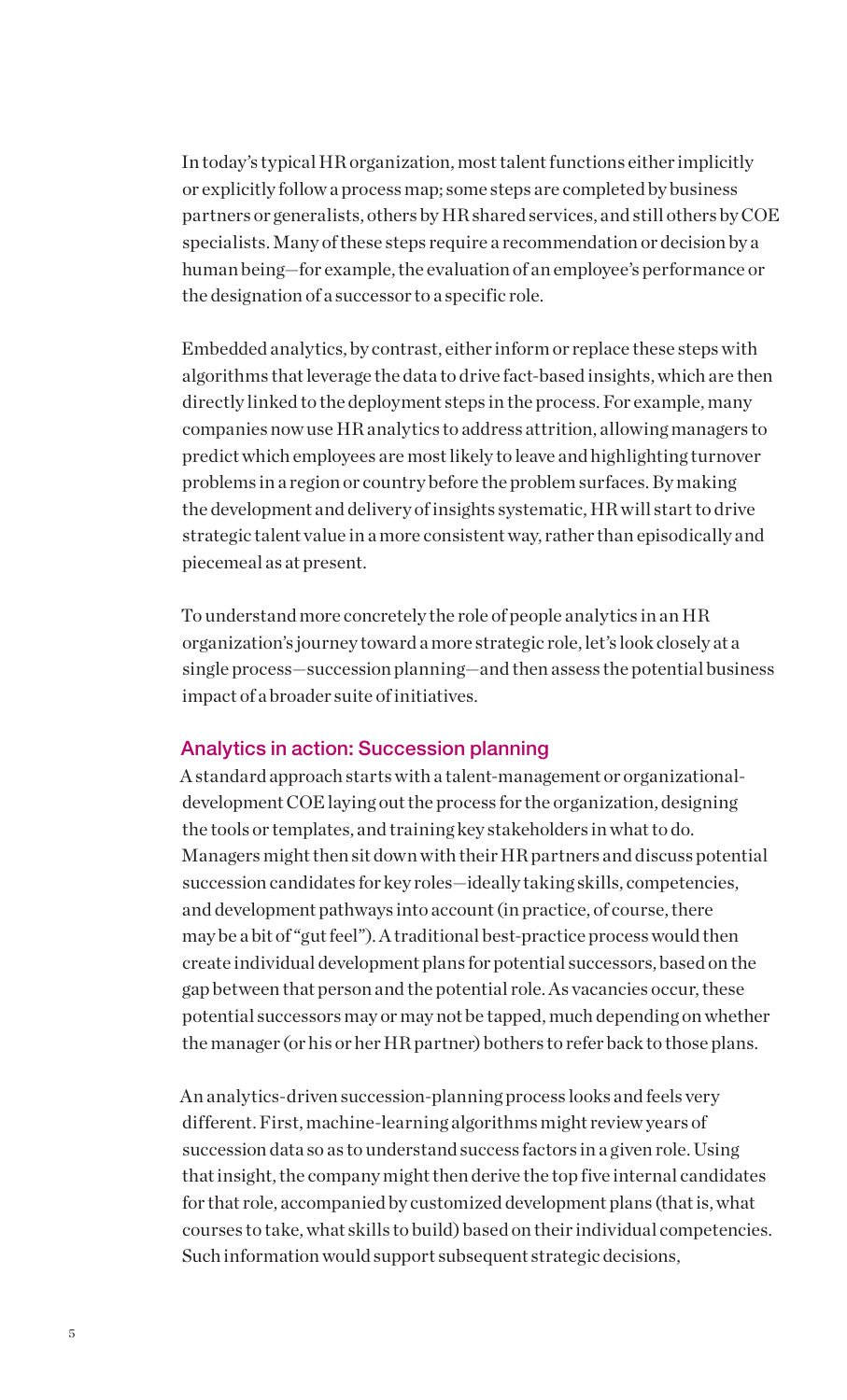consultations between managers and strategic HR partners, and crossfunctional assessments of enterprise bench strength.

#### Business impact

The real prize is for those that can use data analytics not just to improve a single process, like recruitment or retention, but also to drive business performance—as has happened at a leading global quick-service restaurant business. The company mined data on employee personality traits, leadership styles, and working patterns and introduced changes that have improved customer service and had a tangible impact on financial performance (see "Using people analytics to drive business performance: A case study," forthcoming on McKinsey.com).

To achieve such impact across the board, leaders will have to make significant investments in analytics skills and capabilities—but the returns should be commensurate. Based on a study of a range of industries with diverse workforces, operating models, and financial features, the McKinsey Global Institute estimates that companies using a portfolio of HR-analytics solutions could realize an increase of 275 basis points in profit margins, on average, by 2025. These increases will likely come about through productivity gains among front- and middle-office workers (which can translate into revenues or other increased-output opportunities) and through savings in recruiting, interviewing time, training, onboarding, and attrition costs.

#### FIX HR OPERATIONS

The current reality of HR, as many business partners will attest, is that of the function routinely being pulled into operational issues and distracted from its core strategic mission. McKinsey research, indeed, shows that typical HR departments still spend close to 60 percent of their time and resources on transactional and operational HR, despite decades of pushing work out to shared services; the best-performing HR departments spend less than 40 percent of their time and resources on these transactional activities.

As part of its continuing transformation, HR must therefore raise service levels and improve the employee experience, using next-generation automation tools and standardized processes to drive higher productivity. There are three critical operational priorities for the HR organization of the future: continuous process improvement, next-generation automation technology, and user-experience-focused service improvement.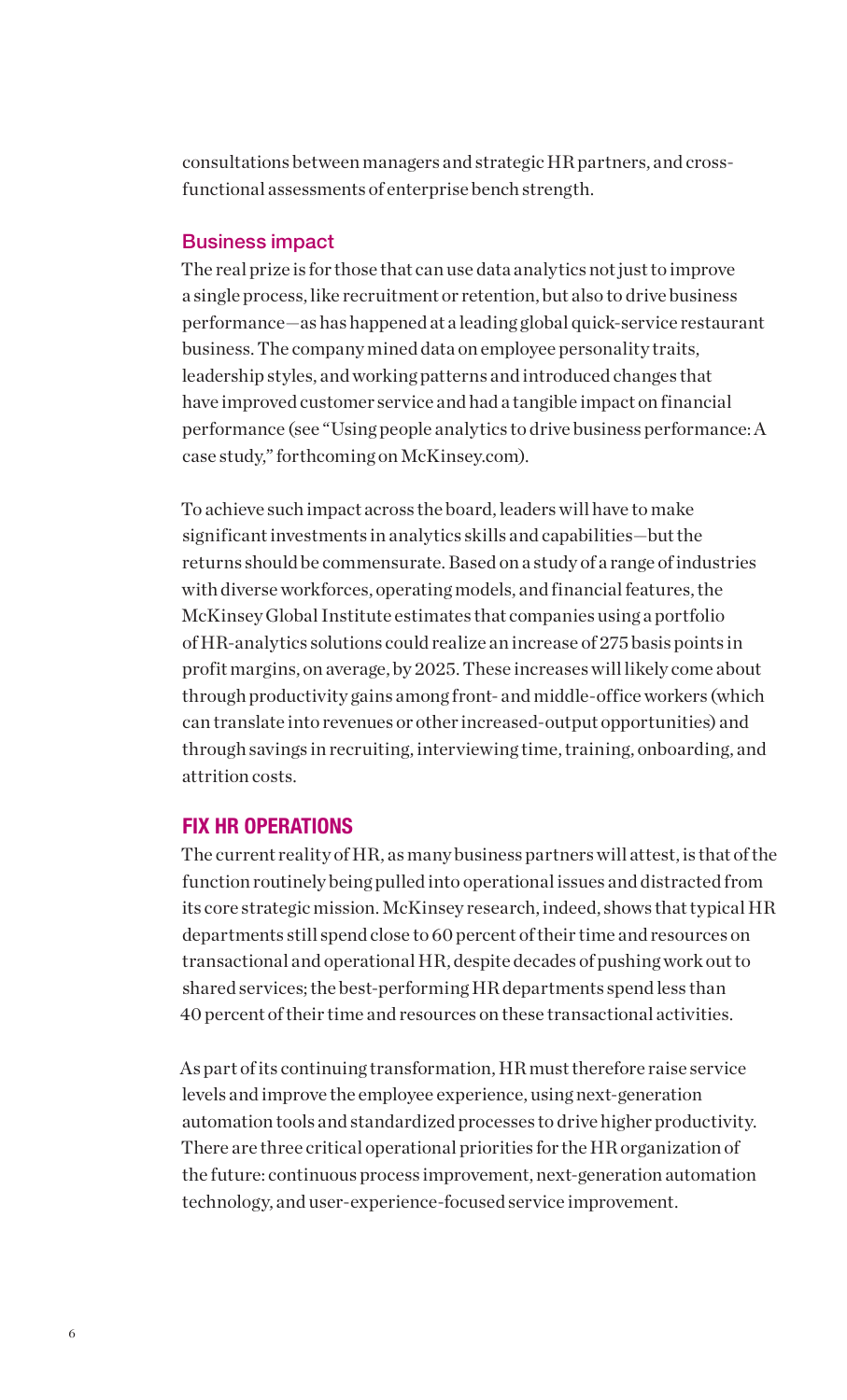#### Continuous process improvement

Based on our work with companies, we see several ways to make HR operations more efficient—including finding further things that individuals and managers can do more easily themselves—notably by providing direct access to information or transactions online, introducing simpler processes, and ensuring clearer decision making. It's also worth considering more geographically diverse sourcing of work and talent, as a leading agricultural company did when it found deep pockets of high-end instructional design talent in several Indian cities. These people, it turned out, not only were less costly but proved themselves capable of delivering equal or better service than the relatively well-compensated instructional designers who had served the businesses previously, mostly from the United States and Western Europe. There is always scope for smarter sourcing of external vendors, whether through insourcing or outsourcing: one US insurance company, for example, improved its reliability and cut the overall cost of its payroll process in half by bringing it back in-house.

#### Next-generation automation technology

New automation technologies will soon reshape a number of HR processes, building on core human-resource-management-system platforms (both on premises and in the cloud). Robotic process automation (RPA), smart work flows, cognitive agents, and natural-language processing, for example, will automate HR tasks previously carried out by people. The case of a leading global automotive-component manufacturer that was struggling with its employee-onboarding process is instructive. Thanks to the cross-functional complexity of the work flow, with different HR people needed to complete steps such as employee paperwork and scheduling orientation—and with IT, facilities, and security people needed to complete others—onboarding used to take weeks. RPA solved the problem with a bot that can access multiple systems, follow an intelligent work flow, and initiate communications. Onboarding time, on average, has been reduced by more than two-thirds, many errors created by manual tasks have been eliminated, and the journey has become more compelling for the individual.

For operational HR, the new frontier of technology is cognitive agents, especially when paired with natural-language processing. The former have developed to the point where in many cases employees can't tell that they're interacting with a piece of software. Natural-language processing may not yet offer seamless unstructured voice conversations for an HR setting—but leading HR-service organizations already leverage chat as a communication channel to answer most questions, "learn" from past interactions, and conduct "warm" handoffs when needed. One major international food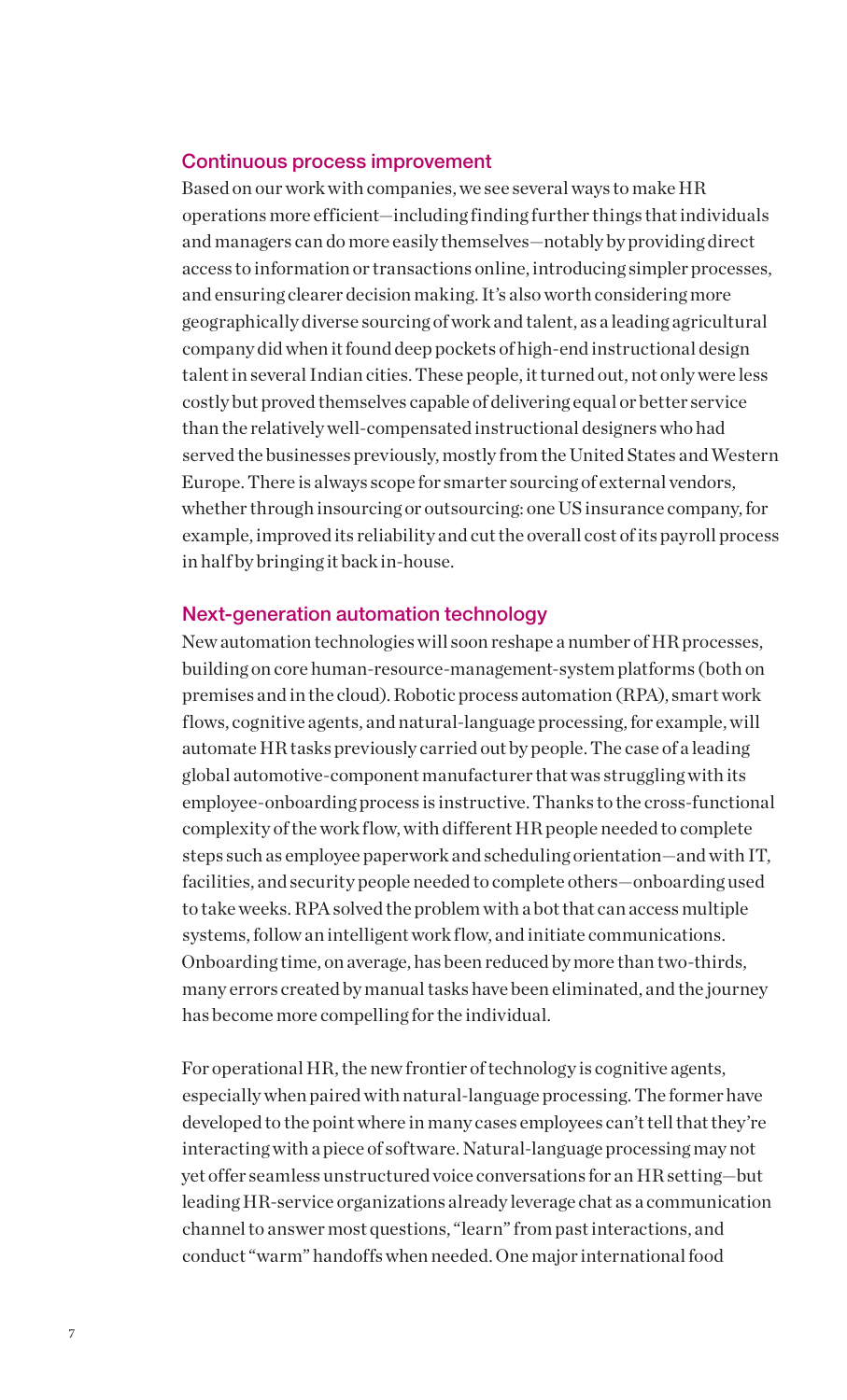and beverage company believes these automated technologies can reduce its costs by 20 percent while maintaining or increasing service levels (for instance, by enabling 24/7 immediate response).

#### User experience

Operational effectiveness is a critical part of employee satisfaction with HR. But whether it's understanding the customer decision journey in marketing or understanding user needs as the foundation to driving digital user experience, other areas of the business have sought to improve customer satisfaction in ways that most HR departments generally have not. The HR department at the Orlando International Airport is a notable exception. It found that staff employed by about 60 organizations based at the airport, ranging from airlines and security to retail and janitorial, faced a common set of challenges. These challenges were both undermining the employees' job satisfaction and affecting the quality of services they were providing for passengers and other customers. An overhaul of the staff experience tackled both problems. The airport revamped its shuttle-bus schedules, reducing commuting time for workers using the employee parking lots, which had a tangible effect on morale at the start of the day. The airport also made it easier for employees to find their way through its buildings and facilities. Finally, it took an entirely new approach to onboarding employees, providing them with updated weekly information so that everyone, regardless of their role, could help customers with queries about directions, the availability of services, or events taking place in other parts of the airport.

#### FOCUS HR RESOURCES IN MORE AGILE WAYS

The changes discussed not only require the HR organization to recruit a new cadre of TVLs and to use people analytics to drive business value—they also demand a new type of agile organizational structure. Applying agility to the organization of HR will be critical to HR's ability to deliver a harder link between talent decisions and value.

#### Agile HR: A case study

It's easiest to understand HR agility through an example. A leading European bank implemented an agile HR model aligned to this vision, with great results. Previously siloed HR resources responded to opportunities or issues slowly and inefficiently, their work dominated by transactional and operational tasks. Morale was low as a result of a lack of role clarity and a surfeit of meetings aimed at engaging every conceivable HR stakeholder. In response, the bank's HR leaders implemented an agile "flow to the work" organizational model: there are a limited number of deep specialists and talent value leaders in a few global roles, and they are supported by strong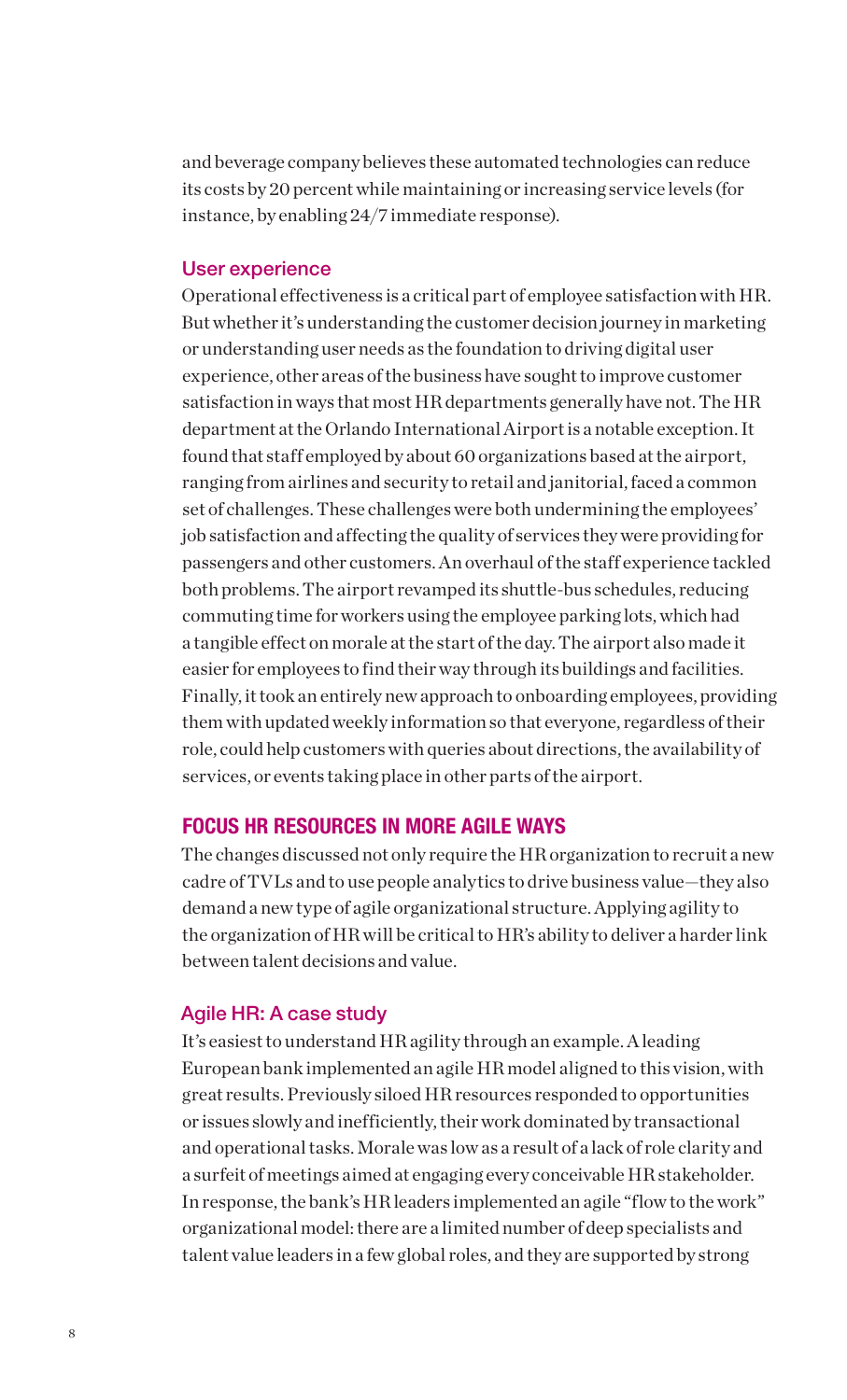shared-service centers and a pool of multiskilled HR professionals—people with capabilities to perform most HR actions and who are responsible for much of the talent work.

The model reduced the HR budget by 25 percent in its first year of implementation, the goal being 40 percent within three years. Just as important, the HR organization is working with renewed purpose, implementing key talent initiatives faster and substantially accelerating HR's response to opportunities and issues. Now fewer in number, the bank's HR business partners (TVLs in all but name) and COE leaders are devoting much more of their time to connecting talent to business strategy.

#### Agility, operations, and structure

As this example suggests, the move toward a more agile HR organizational model has both operational and structural implications. Operationally, HR functions need to be able to create a solid backbone of core processes that either eliminate the clutter or camouflage the complexity to the business, all while delivering the basics (such as payroll, benefits, recruiting, and simple employee and manager transactions) without error or delay.

Agility, combined with analytics, also suggests structural change, particularly for centers of excellence. With more automation of insight generation, and especially the mass customization and delivery of those insights through technology, HR COEs will probably be a much smaller group in the HR organization of the future. Shorn of transactional resources and unburdened by operational responsibilities, these pools of talent will be able to work across disciplines (talent management, learning and development, and organizational design), supporting the new talent value leaders and business as a whole (exhibit).

Calls for a more assertive and strategic role for HR are not new. The idea that the CHRO (controller of human capital) should be part of a C-suite triumvirate that includes the CEO (principal owner of strategy) and the CFO (owner of financial capital) has been championed by our colleague Dominic Barton, among others.<sup>2</sup> But if HR leaders are to finally achieve the promise of being strategic—the sustained delivery of talent insights and actions that drive real business value—they will need to transform their own function to

<sup>2</sup> See Dominic Barton, Dennis Carey, and Ram Charan, "People before strategy: A new role for the CHRO," *Harvard Business Review*, July 2015, hbr.org.